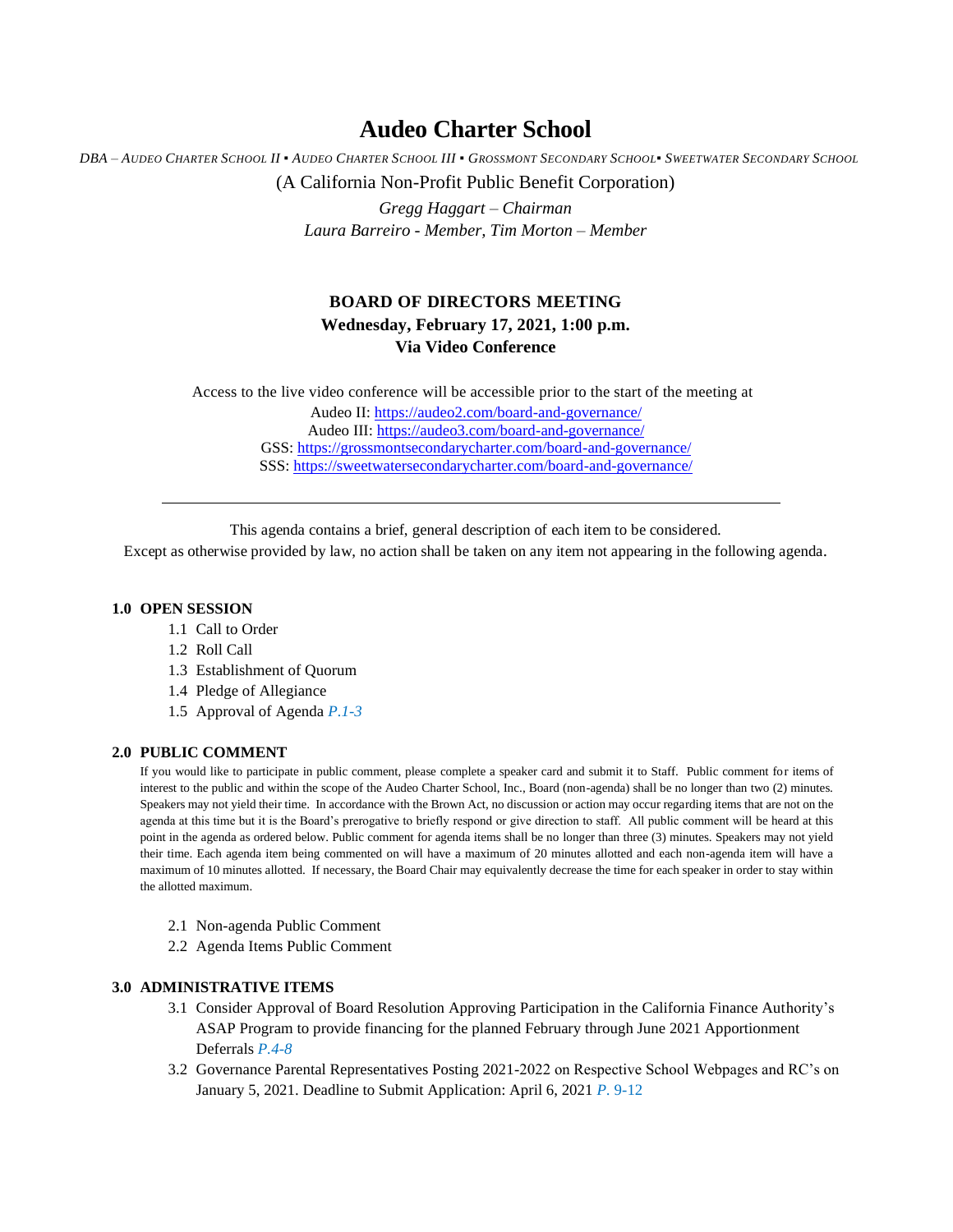- 3.3 California Fair Political Practices Commission Statements of Economic Interests Form 700 Annual Filing *P.13-35*
- 3.4 Presidents Report
	- 3.4.1 Audeo Charter School II Petition Renewal Update
	- 3.4.2 Audeo Moreno Valley Charter Petition Update
	- 3.4.3 Blue Ocean Strategy
	- 3.4.4 Mid-Year Strategic Planning
- 3.5 Strategic Plan Update
	- 3.5.1 Audeo Charter School II
		- 3.5.1.1 School Participation Report for the Period of 2020- 2021 Months 3-7: 08/24/2020 – 01/08/2021 *P.36-40*
	- 3.5.2 Audeo Charter School III
		- 3.5.2.1 School Participation Report for the Period of 2020- 2021 Months 3-7: 08/24/2020 – 01/08/2021 *P.41-45*
	- 3.5.3 Grossmont Secondary School
		- 3.5.3.1 School Participation Report for the Period of 2020- 2021 Months 3-7: 08/24/2020 – 01/08/2021 *P.46-50*
	- 3.5.4 Sweetwater Secondary School
		- 3.5.4.1 School Participation Report for the Period of 2020- 2021 Months 3-7: 08/24/2020 – 01/08/2021 *P.51-55*

#### **4.0 CONSENT AGENDA**

All matters listed under the consent agenda are considered by the Board to be routine and will be approved/enacted by the Board in one motion in the form listed below. Unless specifically requested by a Board member for further discussion or removed from the agenda, there will be no discussion of these items prior to the Board votes on them. The President recommends approval of all consent agenda items.

# **4.1 Consent Action Items for the Audeo Charter School II, Audeo Charter School III, Grossmont Secondary School and Sweetwater Secondary School for Each School**

- 4.1.1 Consider Approval of Meeting Minutes for December 10, 2020 *P.56-58*
- 4.1.2 Consider Approval of Comprehensive School Safety Plan 2020-2021
	- 4.1.2.1 Audeo Charter School II *P.59-226*
	- 4.1.2.2 Audeo Charter School III *P.227-389*
	- 4.1.2.3 Grossmont Secondary School *P.390-565*
	- 4.1.2.4 Sweetwater Secondary School *P.566-743*
- 4.1.3 Consider Approval of Graduation Policy 3160 Amendment *P.744-749*

#### **5.0 ACTION ITEMS**

#### **5.1 Action Items for Audeo Charter School II**

- 5.1.1 Consider Approval of First Interim Report FY 2020-2021 *P.750-752*
- 5.1.2 Review and Discuss the February Revised Operational Budget Assumptions for FY 2020-2021 and Consider Approval of the February Revised Operational Budget for FY 2020-2021 *P.753-762*